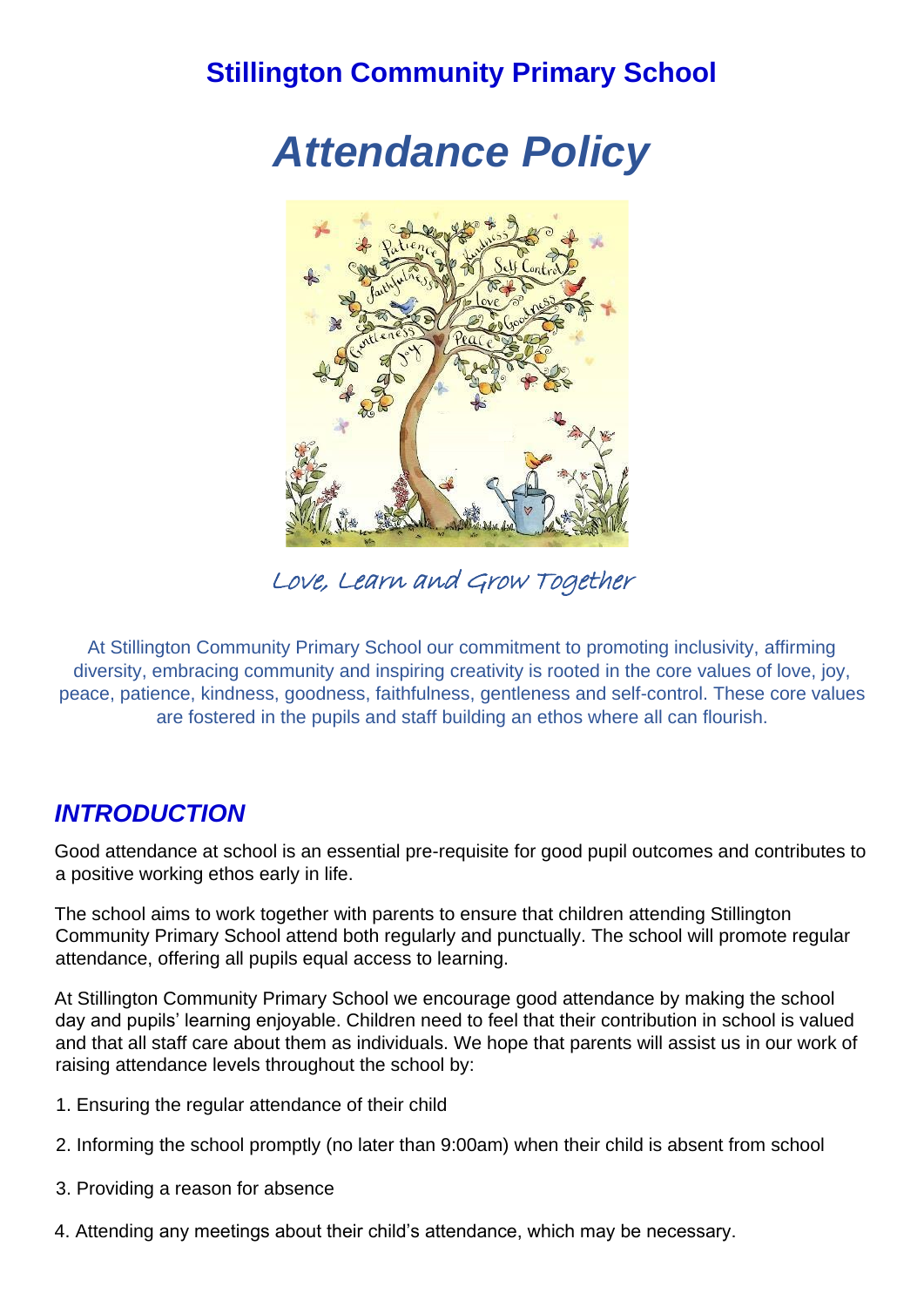# *AIMS AND TARGETS*.

Our attendance target is 97.5%.

The school will:

- 1. Develop clear procedures to enable children to come to school
- 2. Ensure that all children and parents understand the issues and procedures for attendance
- 3. Ensure that all staff including governors, administration, support and non-teaching staff understand the issues and procedures for attendance.
- 4. Ensure that all staff are aware of the procedures and encourage them to adopt a consistent approach to recording and monitoring registration and attendance issues.

## *ROLES AND RESPONSIBILITIES*

### *Parents' responsibilities:*

- 1. Parents have a legal duty to ensure that children of compulsory school age attend on a regular and full-time basis.
- 2. Parents should ensure that, if their child is to be absent from school for any unavoidable reason such as illness, they should contact the school as soon as possible, on the first morning of absence before 9.00am. This may be done by phone or in person. Verbal messages on a parent's behalf from an adult relative or representative such as a childminder or friend may be accepted at the school's discretion on the first day of absence – subsequent absences must be explained by the parent. Verbal messages from children, e.g. siblings, will not be accepted.
- 3. Parents may not authorise their child's absence only the school can do this, on the basis of the explanation provided by the parents.
- 4. Parents should ensure that their child arrives on time for the start of registration (9:00 am). Children arriving after this time should report to the school office and be signed in as late.
- 5. Parents should avoid booking family holidays during term-time. Such holidays will not be authorised.
- 6. Parents should work with the school to improve lateness and attendance.

If parents, guardians or carers are worried about their child's attendance at school they should:

- 1. Talk to their child; it may be something simple that needs your help to resolve
- 2. Talk to the class teacher
- 3. Talk to the headteacher.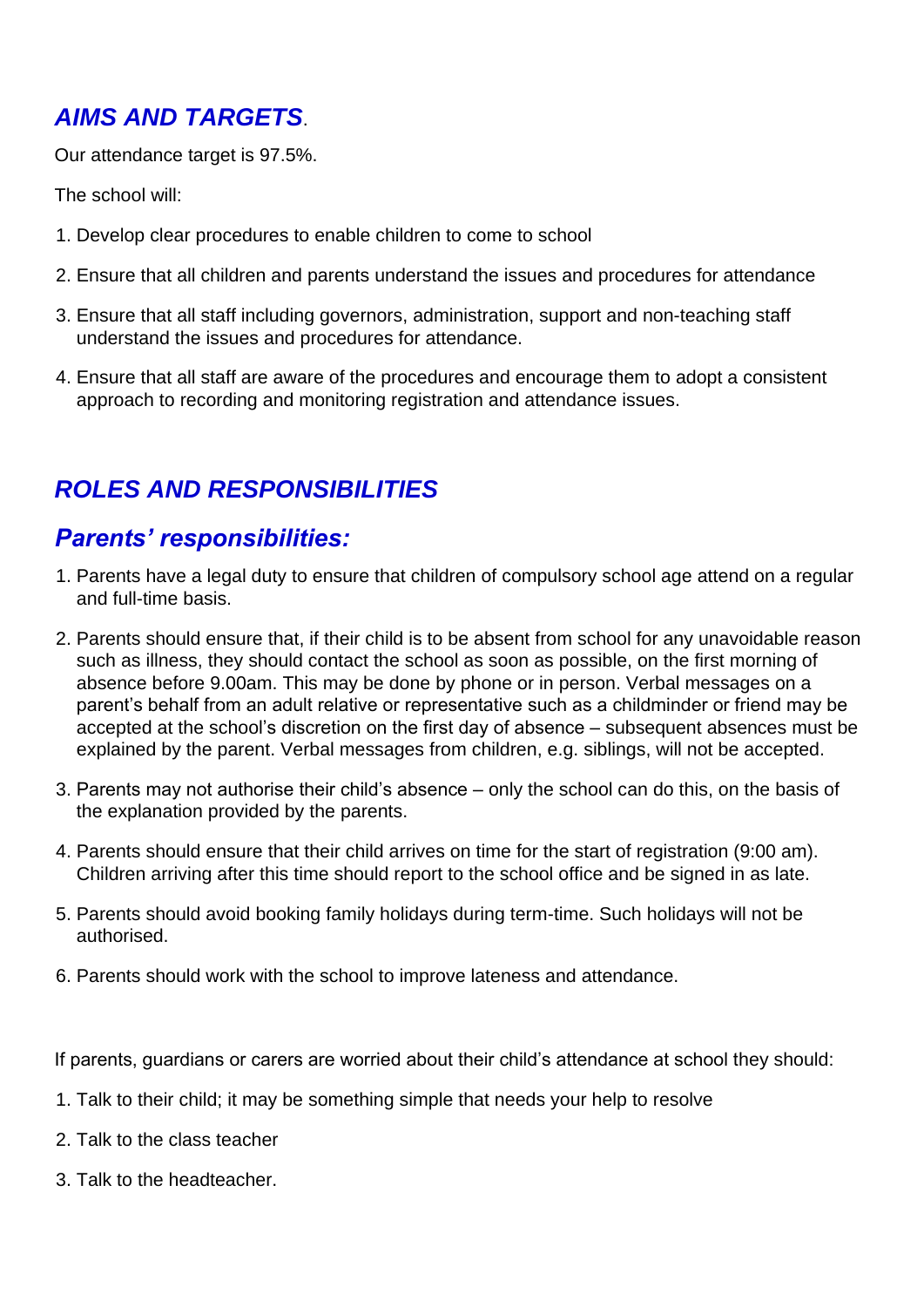## *The Headteacher*

The Headteacher is the key person within our school who motivates the whole staff by demonstrating a commitment to promoting good attendance by:

- 1. Ensuring regular celebrations of good attendance take place
- 2. Providing regular reports to the Governing Body about attendance
- 3. Promoting attendance through communications with parents i.e. school newsletters.
- 4. Ensuring the monitoring and implementation of the agreed policy and procedures
- 5. Being available, if appropriate, for parents who may wish to discuss specific problems in school which their children are experiencing
- 6. Ensuring that the appropriate training is provided as required on attendance
- 7. Ensuring that there is a whole school approach which reinforces good school attendance; with good teaching and learning experiences that encourage all students to attend and to achieve
- 8. Monitoring the implementation of the Attendance Policy and ensuring that the policy is reviewed annually.
- 9. Ensuring that all staff are aware of the Attendance Policy and adequately trained to address attendance issues. Ensuring that the Registration Regulations, England, 2006 and other attendance related legislation is complied with
- 10. Returning relevant school attendance data to the Local Authority and the Department of Education
- 11. Ensuring that systems to report, record and monitor the attendance of all students, including those who are educated off-site are implemented
- 12. Ensuring that attendance data is collected and analysed frequently to identify causes and patterns of absence
- 13. Developing a multi-agency response to improve attendance and support students and their families
- 14. Documenting interventions used to a standard required by the Local Authority should legal proceedings be instigated

## *The role of the Governors*

The governing Body of the school is actively engaged in promoting good attendance by supporting and encouraging children and teachers in their work. They will achieve this by appointing a Safeguarding link Governor and will:

1. Ensure that the importance and value of good attendance is promoted to students and their parents/carers

2. Annually review the school's Attendance Policy and ensure the required resources are available to fully implement the policy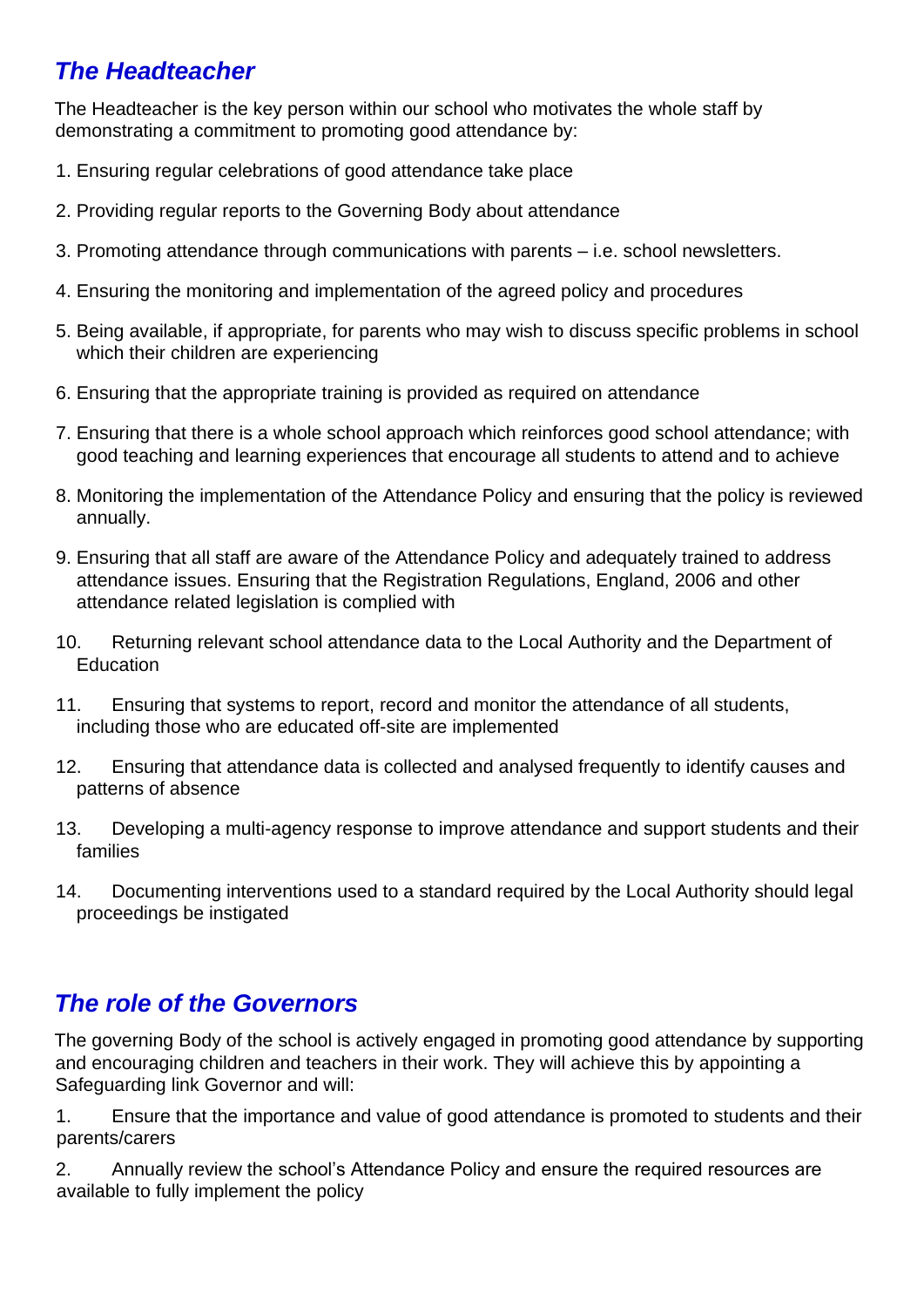3. Ensure that the Registration Regulations, England, 2006 and other attendance related legislation is complied with.

4. Monitor the school's attendance and related issues through regular reporting at Governing Body Meetings.

5. Ensure that the school has clear systems to report, record and monitor the attendance of all students, including those who are educated off-site

6. Ensure that there are procedures for collecting and analysing attendance data frequently to identify causes and patterns of absence

7. Ensure that data is understood and used to devise solutions and to evaluate the effectiveness of intervention

# *The Role of the Class Teacher*

Class teachers are ideally placed because of their regular contact with the children in their class to be able to assess whether the explanations received for a child's absence are reasonable. In our school we recognise that building a good relationship with children is vital in promoting good attendance by:

1. Welcoming children back after they have been absent because of illness

2.Taking specific steps to assist children returning to school when they have been absent

3. Discussing any concerns with the Headteacher.

## *The Role of Administrative Staff*

Our administrative staff provide valuable support to the Headteacher by:

- 1. Passing information received from parents at the school to the Headteacher
- 2. Helping where possible in providing an individual's attendance data as well as other statistical information.
- 3. Inputting data onto Scholarpack as required to do so.
- 4. Ensuring First Day calling is maintained no later than 9:30am.
- 5. Providing the Headteacher with attendance information on a half termly basis.
- 6. Contacting the LA for support where attendance concerns exist.
- 7. Ensuring that registers are completed in a timely way so that all absences are correctly coded on the register.

### *School responsibilities:*

- 1. To communicate clearly the attendance procedure and expectations of the school.
- 2. The school will record and monitor attendance in accordance both with the statutory requirements and with the principle that regular, uninterrupted attendance is vital to a child's educational progress and personal wellbeing.
- 3. Have appropriate registration processes in place.
- 4. Registers will be taken and recorded on Scholarpack.
- 5. Teachers will complete registers in accordance with guidance given by the Headteacher to ensure safe guarding of all pupils.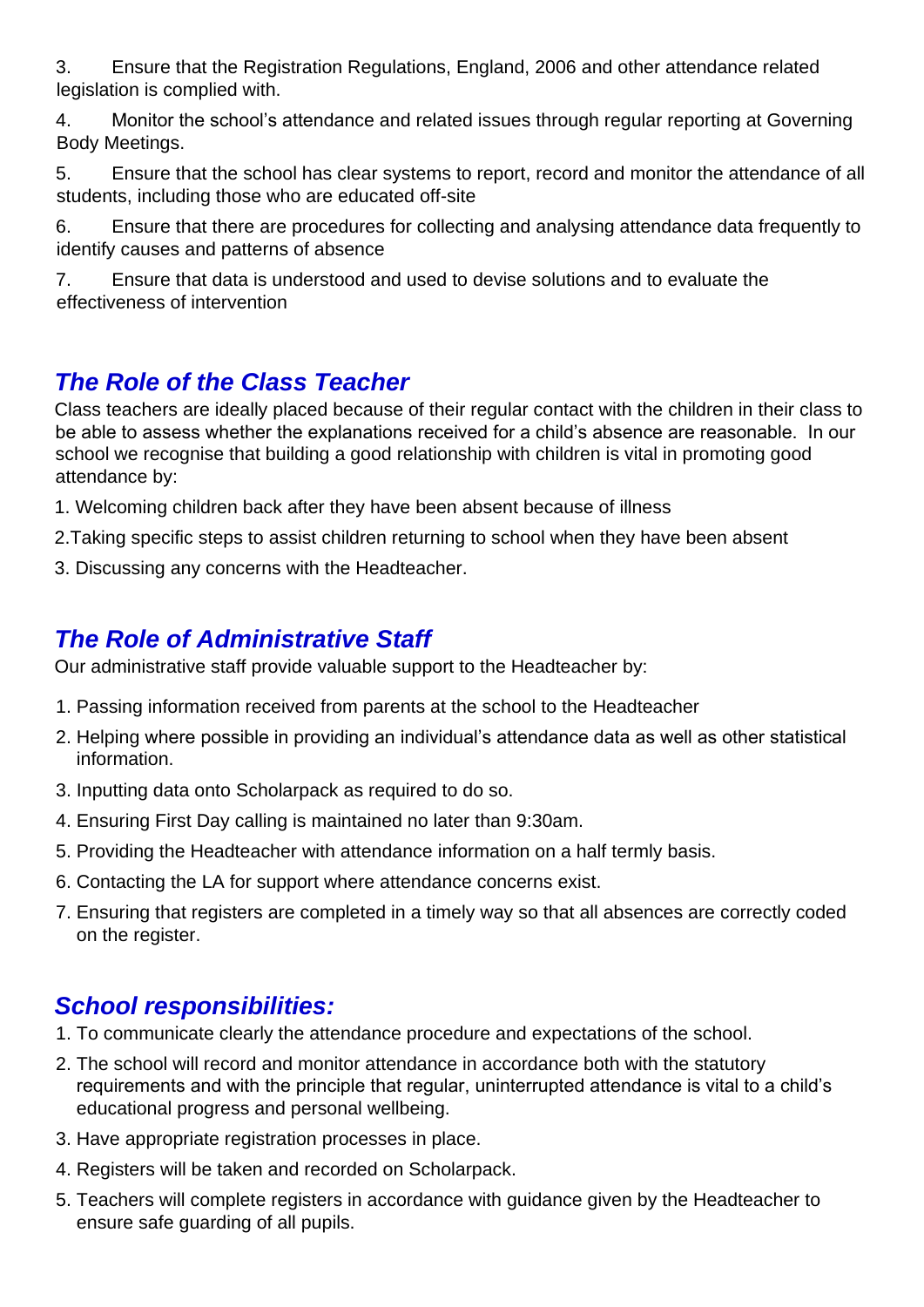6. Registers are monitored daily by Office Administrator. The Office Administrator will follow up absences and lateness if parents/carers have not communicated with the school: initially with a first day absence telephone call.

## *The Role of Pupils*

The school believes that all children should attend regularly if they are to reach their full potential. Children should:

- 1. Aim for 100% attendance, only being absent through genuine illness.
- 2. Arrive at school on time for registration
- 3. Register with the school office if they arrive after 9.00am

#### *HOLIDAYS*

No parent/carer can demand leave of absence as of right. The Education regulations state that applications for leave must be made in advance by a parent with whom the child lives and can only be authorised by the school in exceptional circumstances. Each application is considered individually by the school. The following are examples of the criteria for leave of absence, which may be considered as 'exceptional':

- Service personnel returning from active deployment
- Where inflexibility of the parents' leave or working arrangement is part of the organisational or company policy. This would need to be evidenced by the production or confirmation from the organisation/company
- Where leave is recommended as part of a parents' or child's rehabilitation from medical or emotional problems. Evidence must be provided
- When a family needs to spend time together to support each other during or after a crisis

Taking a pupil on leave during term time interrupts teaching and learning and can disrupt educational progress. Before completing this application form parent/carers are asked to consider the effect on their child's continuity of education.

Any family who persistently takes unauthorised time of during term time could be liable to a fine. The Education (Pupil Registration) (England) (Amendment) Regulations 2013 explanatory note states: *"Regulation 7 of the 2006 Regulations is amended to prohibit the proprietor of a maintained school granting leave of absence to a pupil; except where an application has been made in advance and the proprietor considers that there are exceptional circumstances relating to the application. Leave of absence taken without authorisation may be referred to the Education Welfare Service. This may result in prosecution proceedings, or a Fixed Penalty Notice. If a Fixed Penalty Notice is issued, a separate Notice would be issued to each parent for each child."*

AS OF 1ST SEPTEMBER 2017, THE RATE PER PARENT PER CHILD WILL BE £60 IF PAID WITHIN 21 DAYS AND RISING TO £120 IF PAID BETWEEN 22 AND 28 DAYS.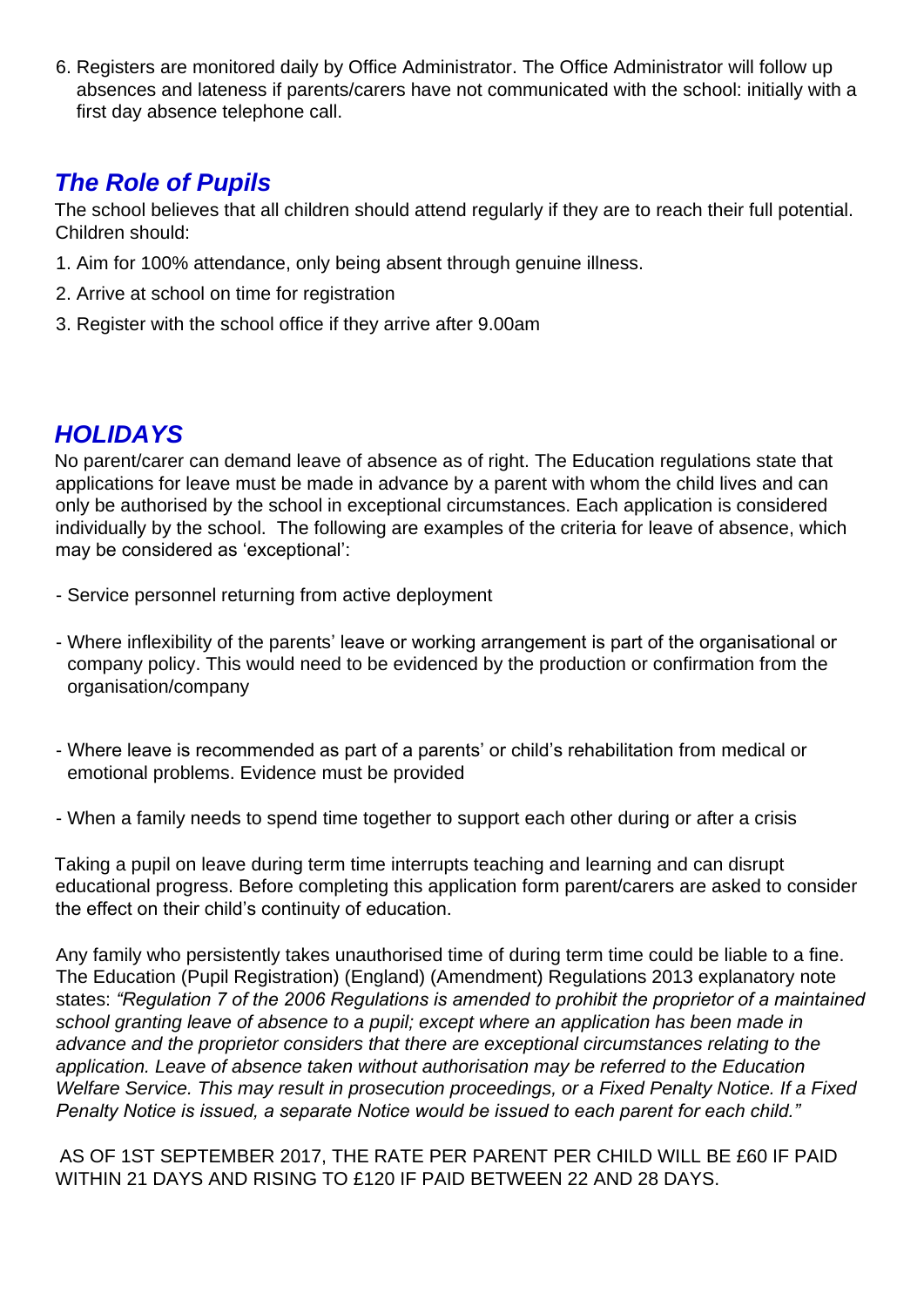If the penalty notice is not paid each parent may be liable to prosecution at the Magistrates Court, and if proved, each notice may receive a criminal conviction and/or a fine to the maximum of £1,000 plus costs.

Application for term-time leave of absence must be made in advance by the parent with whom the child normally resides on the form headed 'Application for leave of absence during term time'. These may be obtained from the school office.

Leave of absence will only be granted where the Headteacher considers it is due to exceptional circumstances. Parents will be informed as to whether the request has been authorised or unauthorised. No holidays will be authorised unless significant mitigating factors exist.

There are approximately 195 school days (390 sessions) a year which your child is expected to attend. There are also approximately 71 days (142 sessions) of school holidays. This is over 13 school weeks. Please ensure that your holidays are taken during this period.

#### *LATENESS*

Punctuality is an important life skill. It is also polite.

Children must be in class at 09.00 each day. Registers will be taken after this time. Children who arrive after 09:00 are to report to the school office. Lateness will be monitored by the Office Administrator.

If a pupil is late due to a medical appointment, they will receive an authorised absence coded 'M'. Please be advised that where possible doctors and dentists appointments are to be made outside of school hours or during school holidays. When needed the school may require appointment letters/ cards. Pupils who are consistently late are disrupting not only their own education but also that of the other pupils. Lateness is considered to be an equally serious absence. Parents, guardians or carers of pupils who seem to be developing patterns of lateness will be reminded by letter of the importance of good time keeping.

### *First day contact guidance (Sickness)*

First day contact is a widely used practice in schools and has been shown to improve attendance rates. The correct procedure at Stillington Community Primary School is as follows:

- 1. Parents / Carers to contact the School by 9am informing them of their child's absence.
- 2. As soon as registers close, the office administrator checks absentees against messages received.
- 3. For pupils for whom no message has been received, the office administrator will attempt to make contact with the parent at the earliest opportunity.
- 4. When contact is made, the parent will be asked for the reason for absence. In the event that no proper reason is supplied, the parent will be informed that the absence will not be authorised.
- 5. In the event that a parent is unaware of their child's absence and believes their child should be in school, the School will double check to make sure the child is absent and a mistake has not